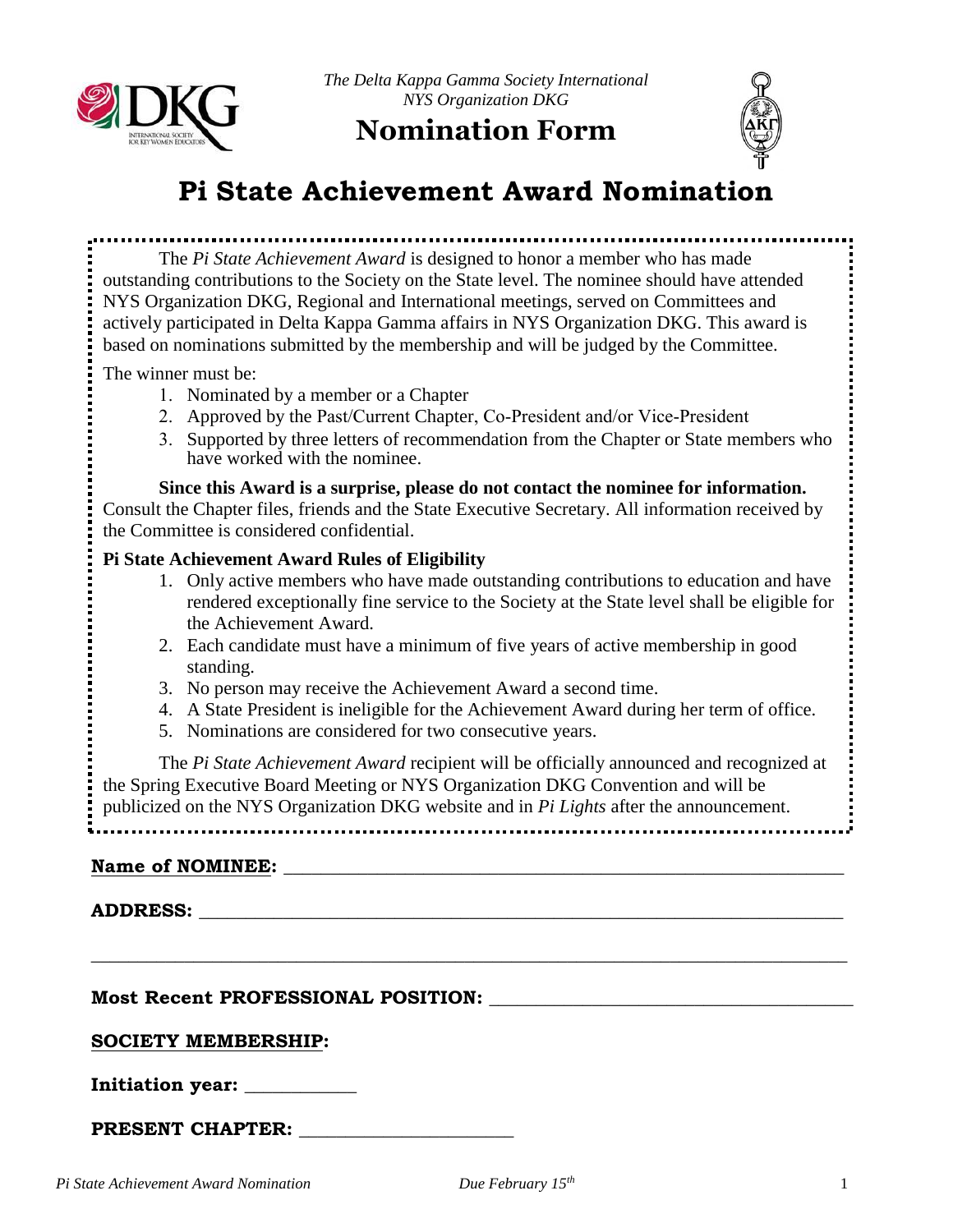PLEASE INDICATE THE TERMS AND DATES WHERE POSSIBLE REGARDING THE OFFICES, CHAIRS, AND COMMITTEES THAT THE NOMINEE HAS HELD OR IS CURRENTLY HOLDING.

#### **ACTIVITIES:**